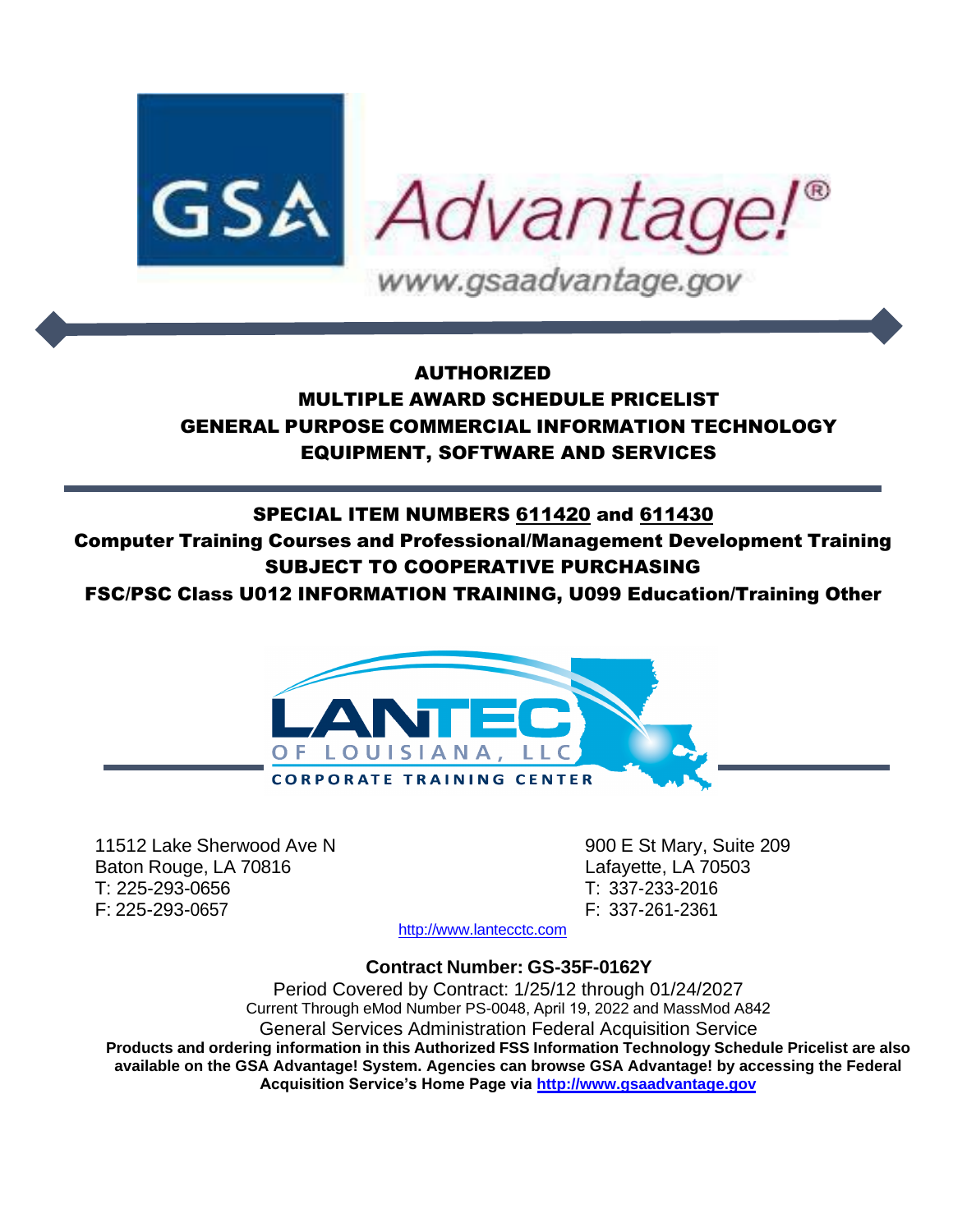# **Table of Contents**

<span id="page-1-0"></span>

| <b>CONTENTS</b>                                                                |  |
|--------------------------------------------------------------------------------|--|
|                                                                                |  |
|                                                                                |  |
|                                                                                |  |
|                                                                                |  |
|                                                                                |  |
| Statistical data for govt. Ordering office completion of standard Form 2793    |  |
|                                                                                |  |
|                                                                                |  |
|                                                                                |  |
|                                                                                |  |
| USA commitment to promote small business participation procurement programs 17 |  |

# **INFORMATION FOR ORDERING ACTIVITIES APPLICABLE TO ALL SPECIAL ITEM NUMBERS**

# **SPECIAL NOTICE TO AGENCIES: Small Business Participation**

SBA strongly supports the participation of small business concerns in the Federal Acquisition Service. To enhance Small Business Participation SBA policy allows agencies to include in their procurement base and goals, the dollar value of orders expected to be placed against the Federal Supply Schedules, and to report accomplishments against these goals.

For orders exceeding the micropurchase threshold, FAR 8.404 requires agencies to consider the catalogs/pricelists of at least three schedule contractors or consider reasonably available information by using the GSA Advantage! on-line shopping service (www.gsaadvantage.gov). The catalogs/pricelists, GSA Advantage!  $\square$ and the Federal Acquisition Service Home Page (www.fss.gsa.gov) contain information on a broad array of products and services offered by small business concerns.

This information should be used as a tool to assist ordering activities in meeting or exceeding established small business goals. It should also be used as a tool to assist in including small, small disadvantaged, and womenowned small businesses among those considered when selecting pricelists for a best value determination.

For orders exceeding the micropurchase threshold, customers are to give preference to small business concerns when two or more items at the same delivered price will satisfy their requirement.

# **1. GEOGRAPHIC SCOPE OF CONTRACT:**

*Domestic delivery* is delivery within the 48 contiguous states, Alaska, Hawaii, Puerto Rico, Washington, DC, and U.S. Territories. Domestic delivery also includes a port or consolidation point, within the aforementioned areas, for orders received from overseas activities.

*Overseas delivery* is delivery to points outside of the 48 contiguous states, Washington, DC, Alaska, Hawaii, Puerto Rico, and U.S. Territories.

Offerors are requested to check one of the following boxes:

- [X] The Geographic Scope of Contract will be domestic and overseas delivery.<br>
[] The Geographic Scope of Contract will be overseas delivery only.<br>
[] The Geographic Scope of Contract will be domestic delivery only.
	- The Geographic Scope of Contract will be overseas delivery only.
	- The Geographic Scope of Contract will be domestic delivery only.

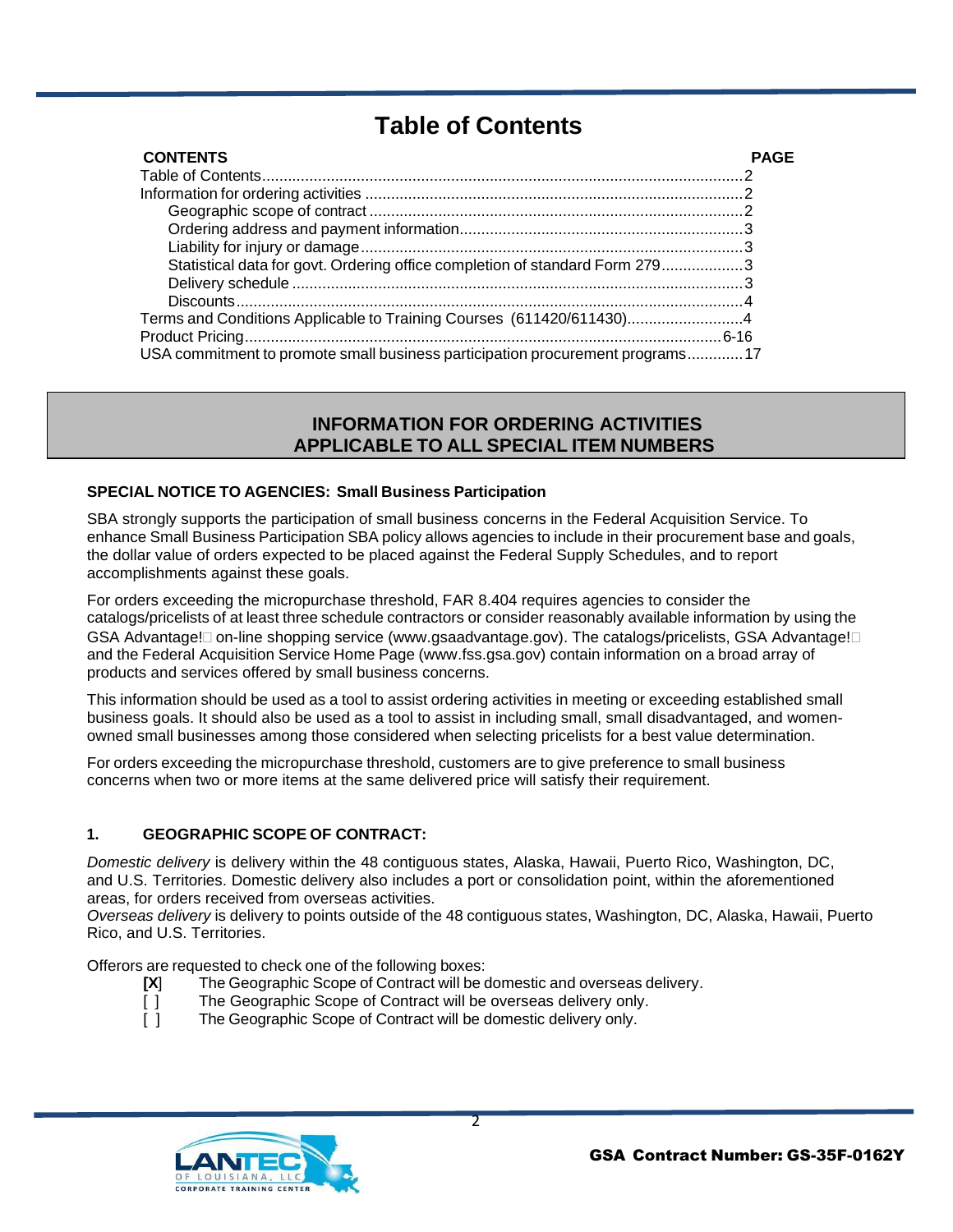# **LANTEC of Louisiana, L.L.C.** PO Box 40314 Baton Rouge, LA 70835

Contractor must accept the credit card for payments equal to or less than the micro-purchase for oral or written orders under this contract. The Contractor and the ordering agency may agree to use the credit card for dollar amounts over the micro-purchase threshold (See GSAR 552.232-79 Payment by Credit Card). In addition, bank account information for wire transfer payments will be shown on the invoice.

The following telephone number(s) can be used by ordering activities to obtain technical and/or ordering assistance:

#### **T: 225-293-0656 F: 225-293-0657**

# **3. LIABILITY FOR INJURY OR DAMAGE**

The Contractor shall not be liable for any injury to ordering activity personnel or damage to ordering activity property arising from the use of equipment maintained by the Contractor, unless such injury or damage is due to the fault or negligence of the Contractor.

#### **4. STATISTICAL DATA FOR GOVERNMENT ORDERING OFFICE COMPLETION OF STANDARD FORM 279:**

Block 9: G. Order/Modification Under Federal Schedule

Block 16: Data Universal Numbering System (DUNS) Number: 160553058

Block 30: Type of Contractor – B

- A. Small Disadvantaged Business
- **B. Other Small Business**
- C. Large Business
- G. Other Nonprofit Organization
- L. Foreign Contractor

Block 31: Woman-Owned Small Business - NO Block 36: Contractor's Taxpayer Identification Number (TIN): 37-1503315

- 4a. CAGE Code: 4LW70
- 4b. Contractor has registered with the SAM.gov.

# **5. DELIVERY SCHEDULE**

a. TIME OF DELIVERY: The Contractor shall deliver to destination within the number of calendar days after receipt of order (ARO), as set forth below:

SPECIAL ITEM NUMBER DELIVERY TIME (Days ARO)

# 611420 or 611430 Days **TBD @ Task Order Level**

b. URGENT REQUIREMENTS: When the Federal Supply Schedule contract delivery period does not meet the bona fide urgent delivery requirements of an ordering activity, ordering activities are encouraged, if time permits, to contact the Contractor for the purpose of obtaining accelerated delivery. The Contractor shall reply to the inquiry within 3 workdays after receipt. (Telephonic replies shall be confirmed by the Contractor in writing.) If

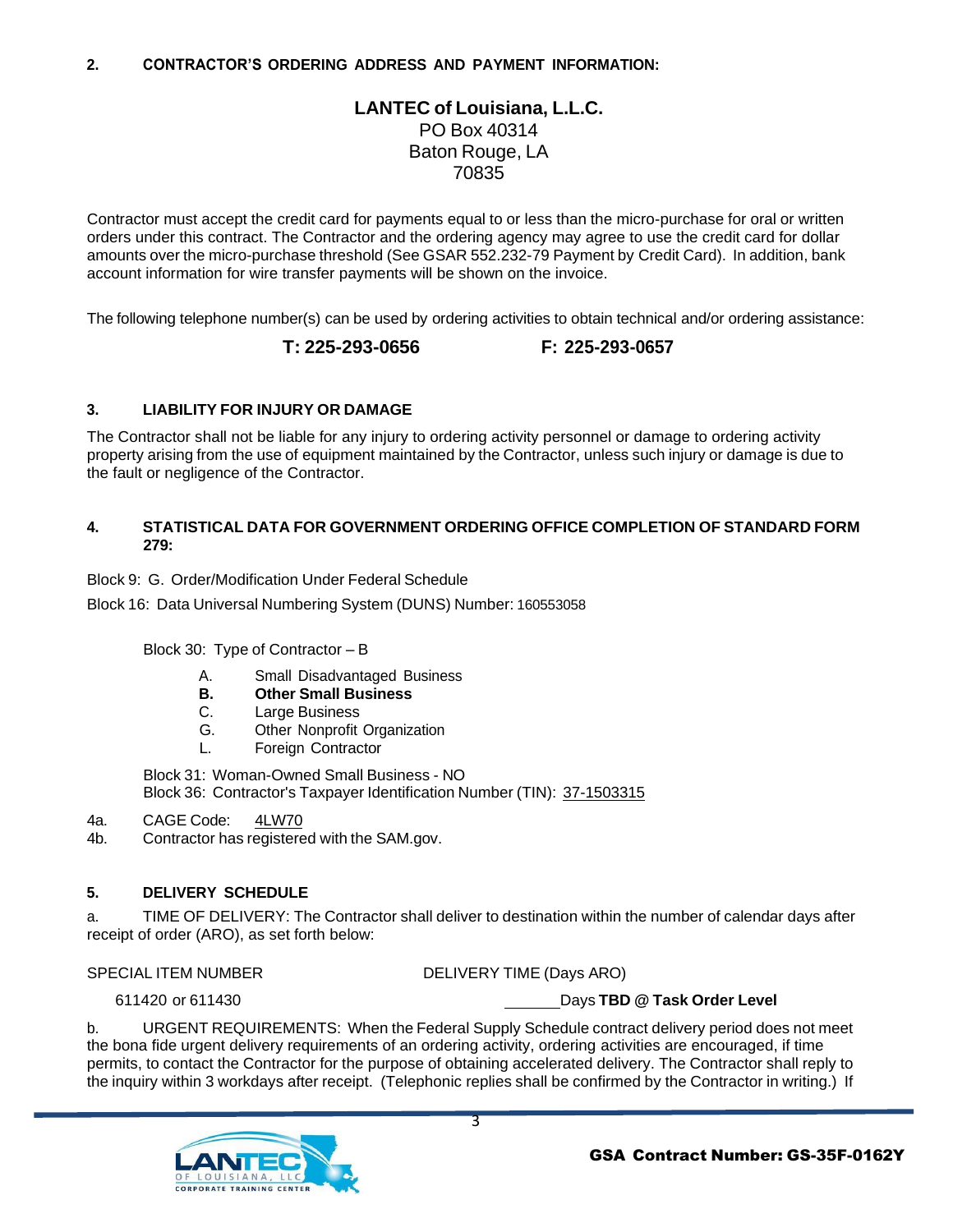the Contractor offers an accelerated delivery time acceptable to the ordering activity, any order(s) placed pursuant to the agreed upon accelerated delivery time frame shall be delivered within this shorter delivery time and in accordance with all other terms and conditions of the contract.

- **6. DISCOUNTS:** Prices shown are NET Prices; Basic Discounts have been deducted.
	- a. Prompt Payment: Net 30 Days from receipt of invoice or date of acceptance, whichever is later.
	- b. Quantity none
	- c. Dollar Volume none
	- d. Government Educational Institutions same (cooperative purchasing)
	- e. Other none

# **TERMS AND CONDITIONS APPLICABLE TO PURCHASE OF TRAINING COURSES FOR GENERAL PURPOSE COMMERCIAL INFORMATION TECHNOLOGY EQUIPMENT AND SOFTWARE (SPECIAL ITEM NUMBER 611420)**

# **1. SCOPE**

a. The Contractor shall provide training courses normally available to commercial customers, which will permit ordering activity users to make full, efficient use of general purpose commercial IT products. Training is restricted to training courses for those products within the scope of this solicitation.

b. The Contractor shall provide training at the Contractor's facility and/or at the ordering activity's location, as agreed to by the Contractor and the ordering activity.

# **2. TIME OF DELIVERY**

The Contractor shall conduct training on the date (time, day, month, and year) agreed to by the Contractor and the ordering activity.

# **3. CANCELLATION AND RESCHEDULING**

a. For public training conducted at contractor facility, the ordering activity will notify the Contractor at least seventy-two (72) hours before the scheduled training date, if a student will be unable to attend. The Contractor will then permit the ordering activity to either cancel the order or reschedule the training at no additional charge. In the event the training class is rescheduled, the ordering activity will modify its original training order to specify the time and date of the rescheduled training class. If training is private or custom conducted at contractor facility, ordering activity MUST notify the Contractor at least fourteen (14) calendar days in advance of the scheduled training date of any intent to cancel the engagement.

b. In the event the ordering activity fails to cancel or reschedule a training course scheduled at a contractor facility within the time frame specified in paragraph a, above, the ordering activity will be liable for the contracted dollar amount of the training course. The Contractor agrees to permit the ordering activity to reschedule a student who fails to attend a training class within ninety (90) days from the original course date, at no additional charge.

c. The ordering activity reserves the right to substitute one student for another up to the first day of class.

d. For training scheduled at an ordering activity location or classes added at contractor facility to accommodate ordering activity schedule, the ordering activity will notify the contractor at least ten (10) business days prior to start date if the training will not take place on scheduled date. The Contractor will then permit the ordering activity to either cancel the order or reschedule the training at no additional charge. In the event the training class is rescheduled, the ordering activity will modify its original training order to specify the time and date of the

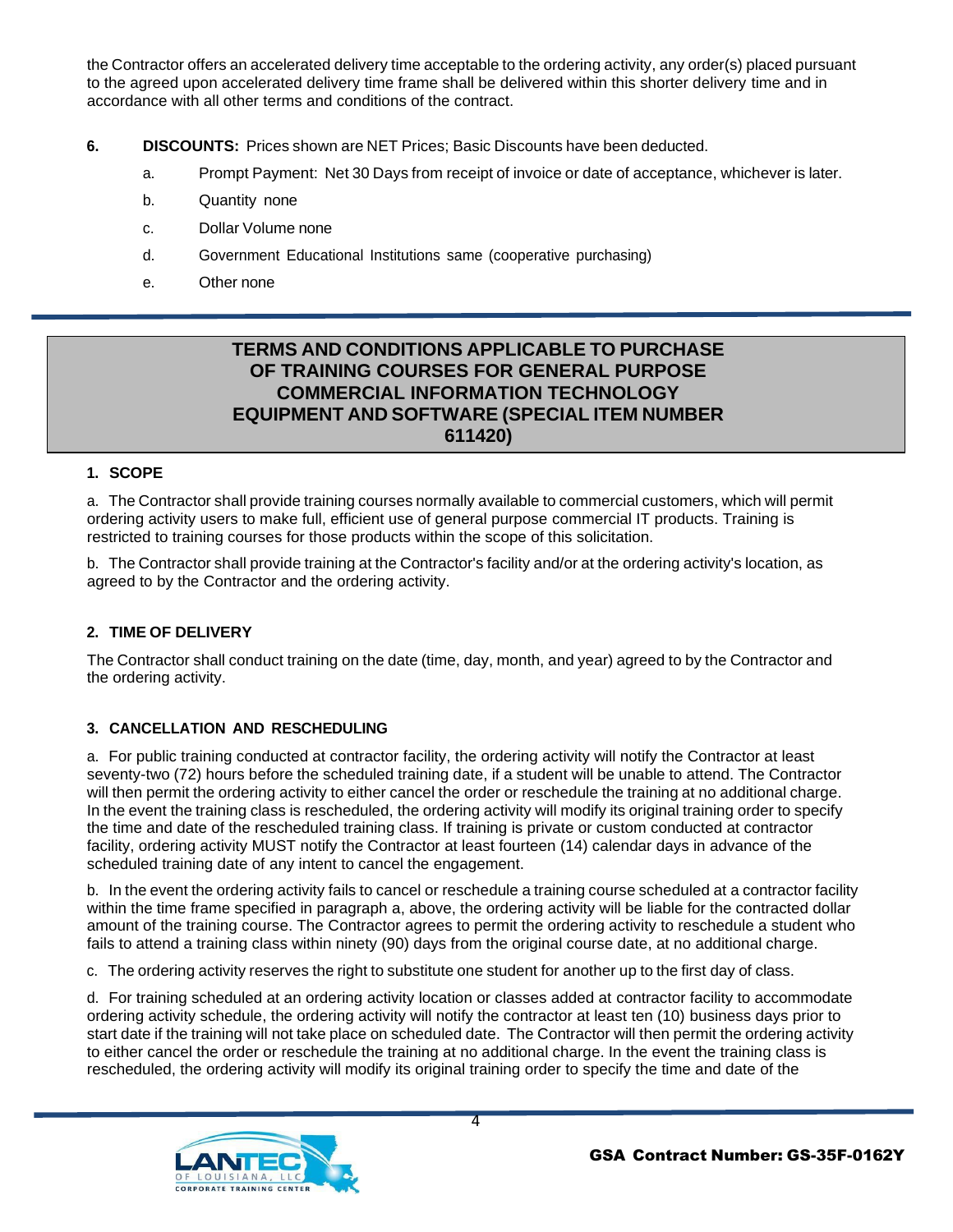rescheduled training class.

e. In the event the ordering activity fails to cancel or reschedule a training course scheduled at ordering activity location or scheduled for convenience of ordering activity within the time frame specified in paragraph d, above, the ordering activity will be liable for the contracted dollar amount of the training course.

f. In the event the Contractor is unable to conduct training on the date agreed to by the Contractor and the ordering activity, the Contractor must notify the ordering activity at least seventy-two (72) hours before the scheduled training date.

#### **4. PRICE FOR TRAINING**

The price that the ordering activity will be charged will be the ordering activity training price in effect at the time of order placement, or the ordering activity price in effect at the time the training course is conducted, whichever is less.

#### **Please See Page 6**

# **5. INVOICES AND PAYMENT**

Invoices for training shall be submitted by the Contractor after ordering activity completion of the training course. Charges for training must be paid in arrears (31 U.S.C. 3324). PROMPT PAYMENT DISCOUNT, IF APPLICABLE, SHALL BE SHOWN ON THE INVOICE.

# **6. FORMAT AND CONTENT OF TRAINING**

a. The Contractor shall provide written materials (i.e., manuals, handbooks, texts, etc.) normally provided with course offerings. Such documentation will become the property of the student upon completion of the training class.

- b. \*\*If applicable\*\* For hands-on training courses, there must be a one-to-one assignment of IT equipment to students.
- c. The Contractor shall provide each student with a Certificate of Training at the completion of each training course.
- d. The Contractor shall provide the following information for each training course offered:

(1) The course title and a brief description of the course content, to include the course format (e.g.,

- lecture, discussion, hands-on training);
- (2) The length of the course;
- (3) Mandatory and desirable prerequisites for student enrollment;
- (4) The minimum and maximum number of students per class;
- (5) The locations where the course is offered;
- (6) Class schedules; and
- (7) Price (per student, per class (if applicable)).

e. For those courses conducted at the ordering activity's location, instructor travel charges (if applicable), including mileage and daily living expenses (e.g., per diem charges) are governed by Pub. L. 99-234 and FAR Part 31.205- 46, and are reimbursable by the ordering activity on orders placed under the Multiple Award Schedule, as applicable, in effect on the date(s) the travel is performed. Contractors cannot use GSA city pair contracts. The Industrial Funding Fee does NOT apply to travel and per diem charges.

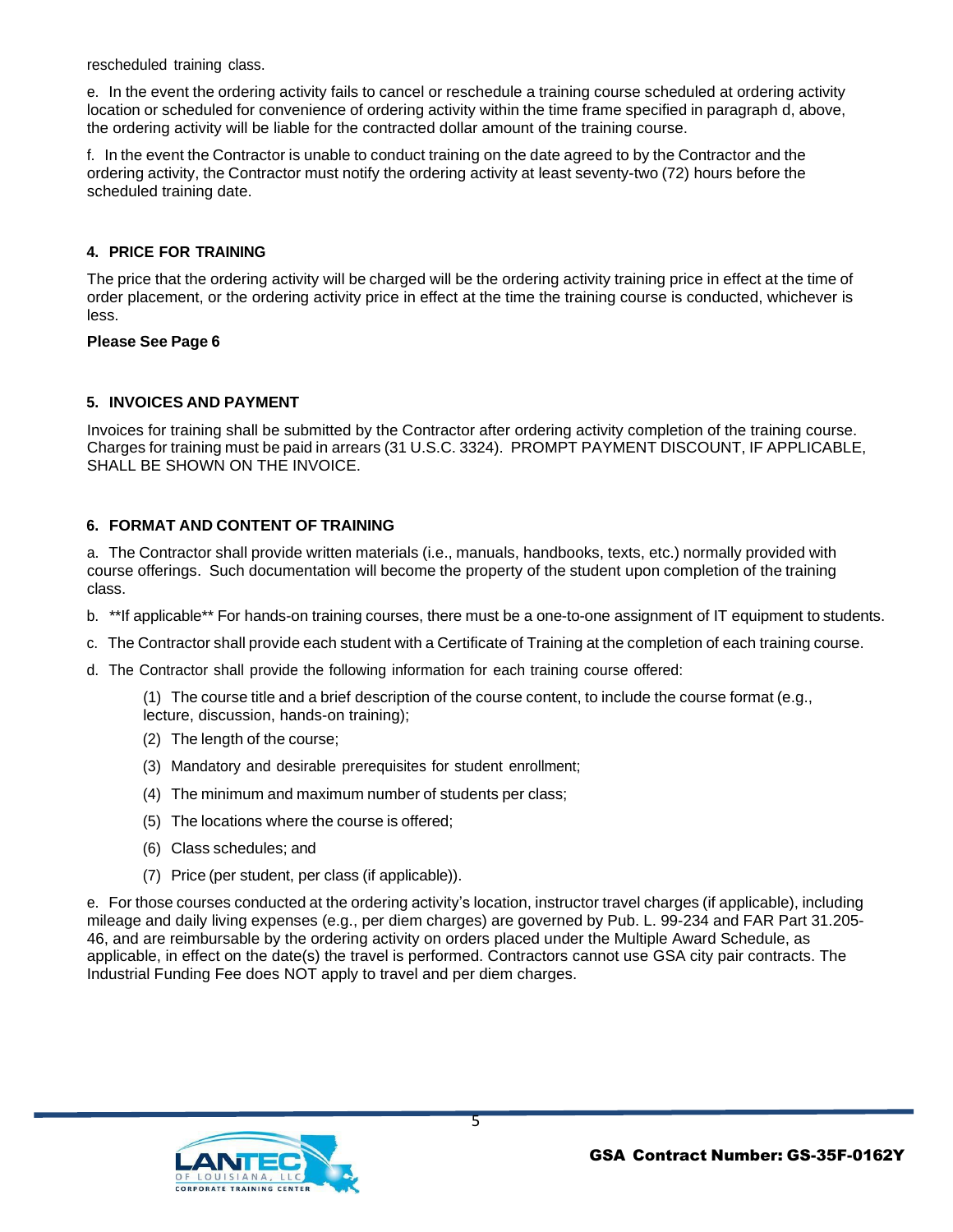# **LANTEC PRODUCT PRICING**

Go to <http://www.lantecctc.com/CourseOfferings/application-courses> for **application course** outlines, <http://www.lantecctc.com/CourseOfferings/technical-courses> for **technical course** outlines, and <http://www.lantecctc.com/CourseOfferings/professional-development> for **business skill** outlines.

|            |                                                     |             | <b>Hours</b><br>per |                | Min.<br>People<br>Per<br><b>Public</b> | Max.<br>People<br>Per | <b>GSA Price</b><br>without | <b>GSA Price</b> |
|------------|-----------------------------------------------------|-------------|---------------------|----------------|----------------------------------------|-----------------------|-----------------------------|------------------|
| <b>SIN</b> | <b>Course Title</b>                                 | Category    | Day                 | <b>Days</b>    | <b>Class</b>                           | <b>Class</b>          | <b>IFF</b>                  | with IFF         |
| 611420     | Access Level 1                                      | Application | 8                   | $\mathbf{1}$   | $\mathbf{1}$                           | 20                    | \$232.75                    | \$234.50         |
| 611420     | Access Level 2                                      | Application | 8                   | 1              | 1                                      | 20                    | \$232.75                    | \$234.50         |
| 611420     | Access Level 3                                      | Application | 8                   | $\mathbf{1}$   | 1                                      | 20                    | \$232.75                    | \$234.50         |
| 611420     | Adobe Acrobat Pro DC                                | Application | 8                   | $\overline{2}$ | 1                                      | 20                    | \$665.00                    | \$669.99         |
| 611420     | Adobe Captivate CS6                                 | Application | 8                   | $\overline{2}$ | 1                                      | 20                    | \$665.00                    | \$669.99         |
| 611420     | Adobe Flash CC                                      | Application | 8                   | $\overline{2}$ | 1                                      | 20                    | \$665.00                    | \$669.99         |
| 611420     | Adobe Illustrator CC                                | Application | 8                   | $\overline{2}$ | 1                                      | 20                    | \$665.00                    | \$669.99         |
| 611420     | Adobe InDesign CC                                   | Application | 8                   | $\overline{2}$ | 1                                      | 20                    | \$665.00                    | \$669.99         |
| 611420     | Adobe Photoshop CC                                  | Application | 8                   | $\overline{2}$ | 1                                      | 20                    | \$665.00                    | \$669.99         |
| 611420     | <b>Crystal Reports</b><br>Designer 1                | Application | 8                   | $\overline{2}$ | 1                                      | 20                    | \$665.00                    | \$669.99         |
| 611420     | <b>Crystal Reports</b><br>Designer 2                | Application | 8                   | $\overline{2}$ | 1                                      | 20                    | \$665.00                    | \$669.99         |
| 611420     | <b>Excel Advanced Data</b><br><b>Analysis Tools</b> | Application | 8                   | $\mathbf{1}$   | 1                                      | 20                    | \$232.75                    | \$234.50         |
| 611420     | Excel Level 1                                       | Application | 8                   | $\mathbf{1}$   | 1                                      | 20                    | \$232.75                    | \$234.50         |
| 611420     | Excel Level 2                                       | Application | 8                   | 1              | 1                                      | 20                    | \$232.75                    | \$234.50         |
| 611420     | Excel Level 3                                       | Application | 8                   | 1              | 1                                      | 20                    | \$232.75                    | \$234.50         |
| 611420     | <b>Excel VBA</b>                                    | Application | 8                   | 1              | 1                                      | 20                    | \$213.75                    | \$215.35         |
| 611420     | MS 50448: Maximizing<br>Pivot Tables in Excel       | Application | 8                   | 1              | 1                                      | 20                    | \$232.75                    | \$234.50         |
| 611420     | HTML5<br><b>Introduction &amp; Advanced</b>         | Application | 8                   | $\overline{2}$ | 1                                      | 20                    | \$665.00                    | \$669.99         |
| 611420     | InfoPath                                            | Application | 8                   | $\mathbf{1}$   | 1                                      | 20                    | \$332.50                    | \$334.99         |
| 611420     | Keyboarding A to Z                                  | Application | 8                   | $\mathbf{1}$   | 1                                      | 20                    | \$237.50                    | \$239.28         |
| 611420     | MS Office 365 with Skype                            | Application | 8                   | $\mathbf{1}$   | $\mathbf{1}$                           | 20                    | \$232.75                    | \$234.50         |
| 611420     | Office 2016: Transition<br>from 2007/2010           | Application | 8                   | $\mathbf{1}$   | 1                                      | 20                    | \$213.75                    | \$215.35         |
| 611420     | Office 365 for End Users                            | Application | 8                   | $\mathbf{1}$   | 1                                      | 20                    | \$332.50                    | \$334.99         |
| 611420     | OneNote                                             | Application | 8                   | 1              | 1                                      | 20                    | \$232.75                    | \$234.50         |
| 611420     | Outlook                                             | Application | 8                   | $\overline{2}$ | 1                                      | 20                    | \$465.50                    | \$468.99         |
| 611420     | PowerPoint Level 1                                  | Application | 8                   | $1\,$          | $\mathbf{1}$                           | 20                    | \$232.75                    | \$234.50         |



6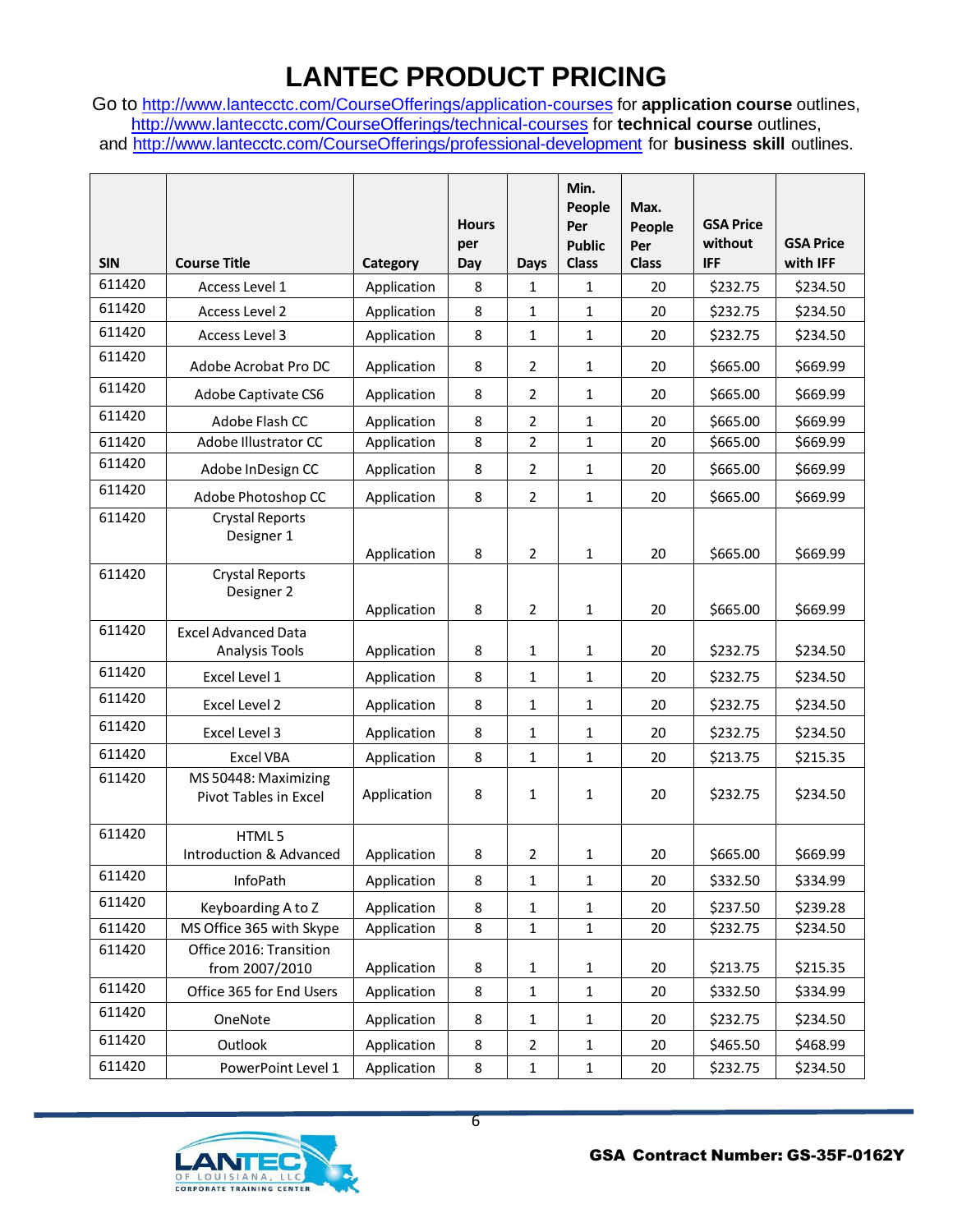| <b>SIN</b> | <b>Course Title</b>                                      | Category                         | <b>Hours</b><br>per<br>Day | <b>Days</b>    | Min.<br>People<br>Per<br><b>Public</b><br><b>Class</b> | Max.<br>People<br>Per<br><b>Class</b> | <b>GSA Price</b><br>without<br><b>IFF</b> | <b>GSA Price</b><br>with IFF |
|------------|----------------------------------------------------------|----------------------------------|----------------------------|----------------|--------------------------------------------------------|---------------------------------------|-------------------------------------------|------------------------------|
| 611420     | PowerPoint Level 2                                       | Application                      | 8                          | $\mathbf{1}$   | 1                                                      | 20                                    | \$232.75                                  | \$234.50                     |
| 611420     | Project                                                  | Application                      | 8                          | 2              | 1                                                      | 20                                    | \$665.00                                  | \$669.99                     |
| 611420     | Publisher                                                | Application                      | 8                          | 1              | $\mathbf{1}$                                           | 20                                    | \$332.50                                  | \$334.99                     |
| 611420     | QuickBooks                                               | Application                      | 8                          | 2              | $\mathbf{1}$                                           | 20                                    | \$665.00                                  | \$669.99                     |
| 611420     | SharePoint Designer<br>Levels 1 & 2                      | Application                      | 8                          | $\overline{2}$ | 1                                                      | 20                                    | \$1,135.25                                | \$1,143.76                   |
| 611420     | <b>SharePoint Foundation</b>                             |                                  |                            |                |                                                        |                                       |                                           |                              |
|            | Level 1                                                  | Application                      | 8                          | 2              | 1                                                      | 20                                    | \$1,135.25                                | \$1,143.76                   |
| 611420     | <b>SharePoint Foundation</b>                             |                                  |                            |                |                                                        |                                       |                                           |                              |
|            | Level 2                                                  | Application                      | 8                          | $\overline{2}$ | $\mathbf{1}$                                           | 20                                    | \$1,135.25                                | \$1,143.76                   |
| 611420     | <b>SharePoint Site User</b>                              | Application                      | 8                          | 1              | 1                                                      | 20                                    | \$470.25                                  | \$473.78                     |
| 611420     |                                                          |                                  |                            |                |                                                        |                                       |                                           |                              |
|            | Skype for Business                                       | Application                      | 8                          | 1              | $\mathbf{1}$                                           | 20                                    | \$232.75                                  | \$234.50                     |
| 611430     | <b>Train the Trainer</b>                                 | Application                      | 8                          | 3              | $\mathbf{1}$                                           | 20                                    | \$945.25                                  | \$952.34                     |
| 611420     | <b>Using Microsoft Windows</b><br>10                     | Application                      | 8                          | 1              | 1                                                      | 20                                    | \$232.75                                  | \$234.50                     |
| 611420     | Visio                                                    | Application                      | 8                          | $\overline{2}$ | $\mathbf{1}$                                           | 20                                    | \$665.00                                  | \$669.99                     |
| 611420     | Web Design HTML & CSS3                                   | Application                      | 8                          | $\overline{2}$ | 1                                                      | 20                                    | \$570.50                                  | \$574.78                     |
| 611420     | Word Level 1                                             | Application                      | 8                          | 1              | $\mathbf{1}$                                           | 20                                    | \$232.75                                  | \$234.50                     |
| 611420     | Word Level 2                                             | Application                      | 8                          | $\mathbf{1}$   | 1                                                      | 20                                    | \$232.75                                  | \$234.50                     |
| 611420     | Word Level 3                                             | Application                      | 8                          | 1              | 1                                                      | 20                                    | \$232.75                                  | \$234.50                     |
| 611430     | <b>Active Listening</b>                                  | <b>Business</b><br><b>Skills</b> | 8                          | 1              | $\mathbf 1$                                            | 20                                    | \$237.50                                  | \$239.29                     |
| 611430     | <b>Active Shooter Mitigation</b>                         | <b>Business</b><br><b>Skills</b> | 4                          | 1              | $\mathbf 1$                                            | 20                                    | \$118.75                                  | \$119.65                     |
| 611430     | Anger Management                                         | <b>Business</b><br><b>Skills</b> | 8                          | 1              | 1                                                      | 20                                    | \$237.50                                  | \$239.29                     |
| 611430     | <b>Budgeting for Decision</b><br>Makers                  | <b>Business</b><br><b>Skills</b> | 8                          | 1              | $\mathbf{1}$                                           | 20                                    | \$237.50                                  | \$239.29                     |
| 611430     | <b>Building Cohesive Teams</b>                           | <b>Business</b><br><b>Skills</b> | 8                          | $\mathbf{1}$   | $\mathbf{1}$                                           | 20                                    | \$237.50                                  | \$239.29                     |
| 611430     | <b>Business Ethics</b>                                   | <b>Business</b><br><b>Skills</b> | 8                          | 1              | $\mathbf 1$                                            | 20                                    | \$237.50                                  | \$239.29                     |
| 611430     | <b>Business Etiquette</b>                                | <b>Business</b><br><b>Skills</b> | 8                          | 1              | $\mathbf 1$                                            | 20                                    | \$237.50                                  | \$239.29                     |
| 611430     | <b>Coaching and Mentoring</b>                            | <b>Business</b><br><b>Skills</b> | 8                          | $\mathbf 1$    | $\mathbf{1}$                                           | 20                                    | \$237.50                                  | \$239.29                     |
| 611430     | <b>Conflict Resolution</b>                               | <b>Business</b><br><b>Skills</b> | 8                          | 1              | $\mathbf{1}$                                           | 20                                    | \$237.50                                  | \$239.29                     |
| 611430     | Crisis Management                                        | <b>Business</b><br>Skills        | 8                          | 1              | $\mathbf{1}$                                           | 20                                    | \$237.50                                  | \$239.29                     |
| 611430     | <b>Critical Elements of</b><br>Superior Customer Service | <b>Business</b><br>Skills        | 8                          | $\overline{2}$ | $\mathbf{1}$                                           | 20                                    | \$475.00                                  | \$478.59                     |

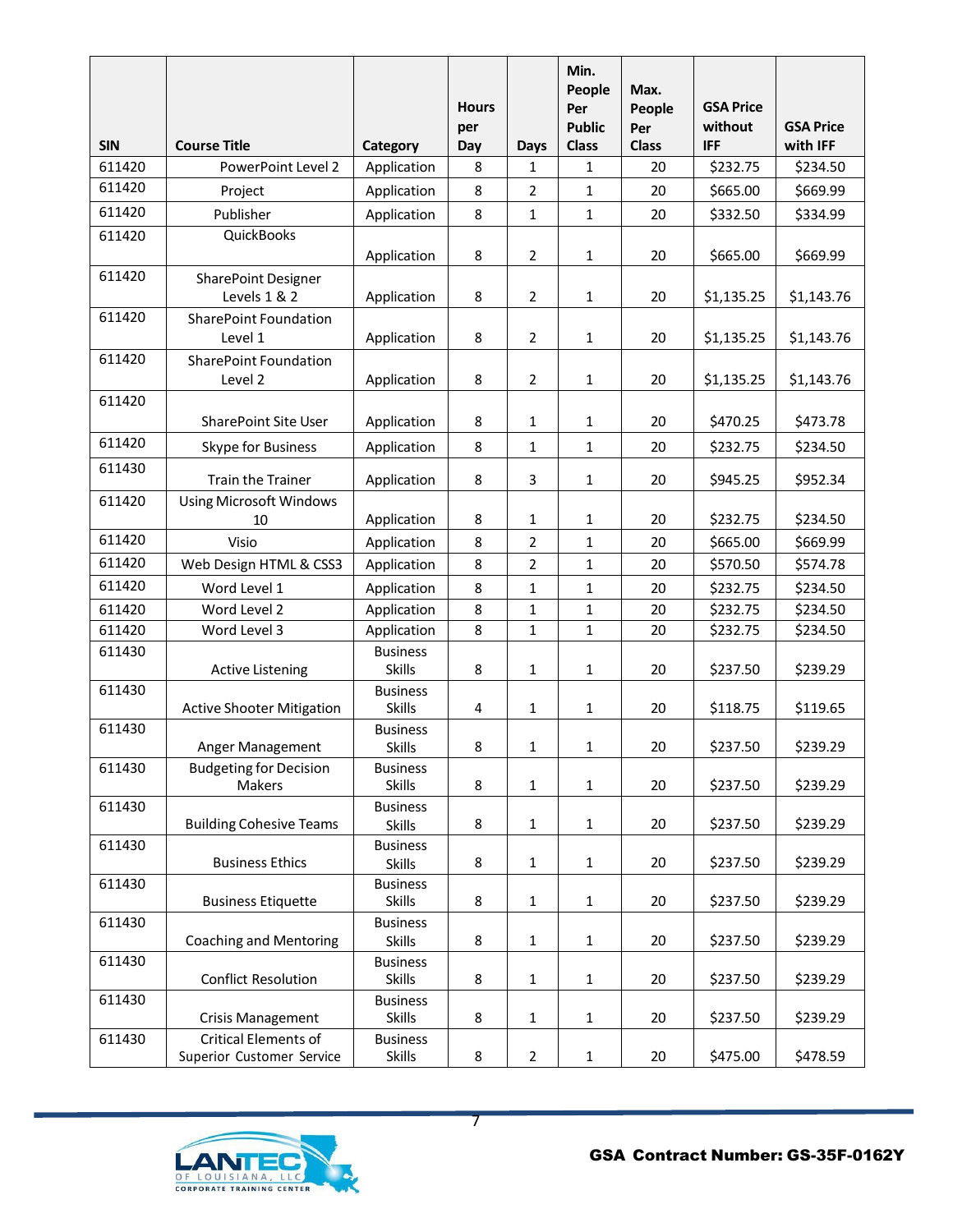| <b>SIN</b> | <b>Course Title</b>                                   | Category                         | <b>Hours</b><br>per<br>Day | Days         | Min.<br>People<br>Per<br><b>Public</b><br><b>Class</b> | Max.<br>People<br>Per<br><b>Class</b> | <b>GSA Price</b><br>without<br><b>IFF</b> | <b>GSA Price</b><br>with IFF |
|------------|-------------------------------------------------------|----------------------------------|----------------------------|--------------|--------------------------------------------------------|---------------------------------------|-------------------------------------------|------------------------------|
| 611430     | Dealing with                                          | <b>Business</b><br><b>Skills</b> | 8                          |              |                                                        |                                       |                                           | \$239.29                     |
| 611430     | Organizational Change                                 | <b>Business</b>                  |                            | 1            | $\mathbf{1}$                                           | 20                                    | \$237.50                                  |                              |
|            | Defensive Driving                                     | <b>Skills</b>                    | 6                          | $\mathbf{1}$ | 1                                                      | 20                                    | \$152.00                                  | \$153.15                     |
| 611430     | <b>Disability Awareness</b>                           | <b>Business</b><br><b>Skills</b> | $\mathbf{1}$               | 1            | $\mathbf{1}$                                           | 20                                    | \$237.50                                  | \$239.29                     |
| 611430     | <b>Diversity Awareness</b>                            | <b>Business</b><br><b>Skills</b> | 8                          | $\mathbf{1}$ | 1                                                      | 20                                    | \$237.50                                  | \$239.29                     |
| 611430     |                                                       | <b>Business</b>                  |                            |              |                                                        |                                       |                                           |                              |
|            | <b>Effective Business Writing</b>                     | <b>Skills</b>                    | 8                          | 1            | 1                                                      | 20                                    | \$237.50                                  | \$239.29                     |
| 611430     | <b>Effective Presentations</b>                        | <b>Business</b><br><b>Skills</b> | 8                          | 1            | 1                                                      | 20                                    | \$237.50                                  | \$239.29                     |
| 611430     | <b>Elderly Sensitivity</b>                            | <b>Business</b><br><b>Skills</b> | 4                          | 1            | 1                                                      | 20                                    | \$118.75                                  | \$119.65                     |
| 611430     |                                                       | <b>Business</b>                  |                            |              |                                                        |                                       |                                           |                              |
|            | <b>Emotional Intelligence</b>                         | <b>Skills</b>                    | 8                          | $\mathbf{1}$ | $\mathbf{1}$                                           | 20                                    | \$237.50                                  | \$239.29                     |
| 611430     | Employee Performance<br>Management                    | <b>Business</b><br><b>Skills</b> | 8                          | 1            | $\mathbf{1}$                                           | 20                                    | \$237.50                                  | \$239.29                     |
| 611430     | Financial Management,                                 | <b>Business</b>                  |                            |              |                                                        |                                       |                                           |                              |
|            | Advanced                                              | <b>Skills</b>                    | 8                          | 1            | 1                                                      | 20                                    | \$237.50                                  | \$239.29                     |
| 611430     | Financial Management,<br><b>Basic</b>                 | <b>Business</b><br><b>Skills</b> | 8                          | $\mathbf{1}$ | 1                                                      | 20                                    | \$237.50                                  | \$239.29                     |
| 611430     | Heartsaver Bloodborne                                 | <b>Business</b>                  |                            |              |                                                        |                                       |                                           |                              |
|            | Pathogens                                             | <b>Skills</b>                    | 2                          | $\mathbf{1}$ | $\mathbf{1}$                                           | 20                                    | \$59.38                                   | \$59.83                      |
| 611430     | <b>Heartsaver CPR AED</b>                             | <b>Business</b><br><b>Skills</b> | 4                          | $\mathbf{1}$ | 1                                                      | 20                                    | \$118.75                                  | \$119.65                     |
| 611430     | <b>Heartsaver First Aid CPR</b>                       | <b>Business</b>                  |                            |              |                                                        |                                       |                                           |                              |
| 611430     | <b>AED</b>                                            | <b>Skills</b><br><b>Business</b> | 6                          | $\mathbf{1}$ | 1                                                      | 20                                    | \$178.13                                  | \$179.48                     |
|            | <b>HIPAA Overview</b>                                 | <b>Skills</b>                    | 8                          | 1            | 1                                                      | 20                                    | \$237.50                                  | \$239.29                     |
| 611430     | Hiring for Success:<br>Interviewing Skills            | <b>Business</b><br><b>Skills</b> | 8                          | $\mathbf{1}$ | 1                                                      | 20                                    | \$237.50                                  | \$239.29                     |
| 611430     | Interpersonal                                         |                                  |                            |              |                                                        |                                       |                                           |                              |
|            | Communication<br>Techniques                           | <b>Business</b><br><b>Skills</b> | 8                          | $1\,$        | $\mathbf{1}$                                           | 20                                    | \$237.50                                  | \$239.29                     |
| 611430     | Leadership Skills for<br>Supervisors                  | <b>Business</b><br><b>Skills</b> | 8                          | $\mathbf{1}$ | $\mathbf{1}$                                           | 20                                    | \$237.50                                  | \$239.29                     |
| 611430     | Mastering Principles of                               | <b>Business</b>                  |                            |              |                                                        |                                       |                                           |                              |
|            | Motivation                                            | <b>Skills</b>                    | 4                          | $\mathbf{1}$ | $\mathbf{1}$                                           | 20                                    | \$118.75                                  | \$119.65                     |
| 611430     | <b>Motivating Your</b><br>Workforce                   | <b>Business</b><br><b>Skills</b> | 8                          | $\mathbf{1}$ | $\mathbf{1}$                                           | 20                                    | \$237.50                                  | \$239.29                     |
| 611430     | Planning and Developing<br><b>Productive Meetings</b> | <b>Business</b><br><b>Skills</b> | 8                          | $\mathbf 1$  | $\mathbf{1}$                                           | 20                                    | \$237.50                                  | \$239.29                     |
| 611430     | <b>Project Management</b>                             | <b>Business</b>                  |                            |              |                                                        |                                       |                                           |                              |
|            | Advanced                                              | <b>Skills</b>                    | 8                          | $\mathbf 1$  | $\mathbf{1}$                                           | 20                                    | \$237.50                                  | \$239.29                     |
| 611430     | Project Management<br>Fundamentals                    | <b>Business</b><br>Skills        | 8                          | $\mathbf{1}$ | $\mathbf{1}$                                           | 20                                    | \$237.50                                  | \$239.29                     |
|            |                                                       |                                  |                            |              |                                                        |                                       |                                           |                              |



8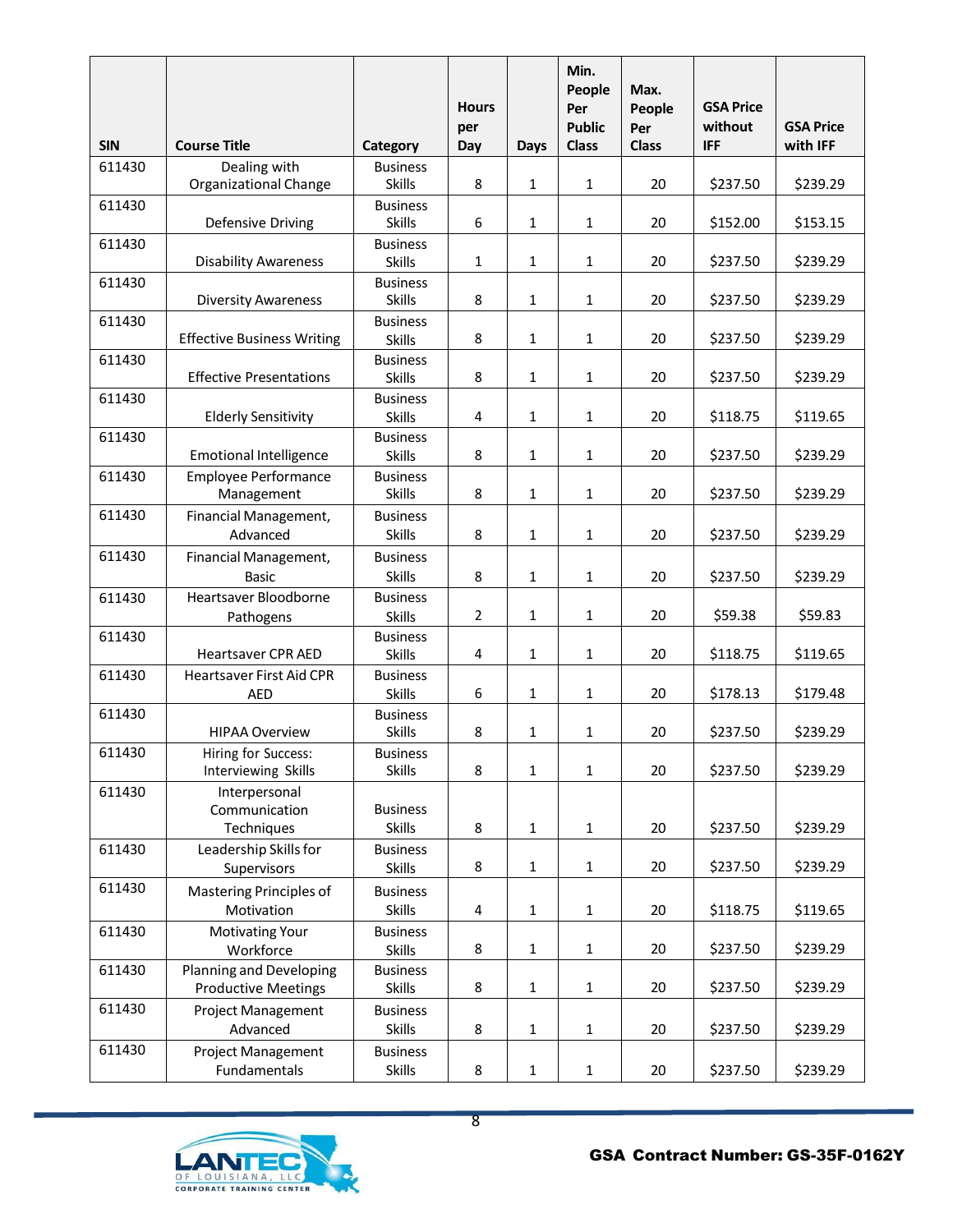|            |                                                       |                                  | <b>Hours</b> |                         | Min.<br>People<br>Per         | Max.<br>People      | <b>GSA Price</b>      |                              |
|------------|-------------------------------------------------------|----------------------------------|--------------|-------------------------|-------------------------------|---------------------|-----------------------|------------------------------|
| <b>SIN</b> | <b>Course Title</b>                                   | Category                         | per<br>Day   | <b>Days</b>             | <b>Public</b><br><b>Class</b> | Per<br><b>Class</b> | without<br><b>IFF</b> | <b>GSA Price</b><br>with IFF |
| 611430     | <b>Project Management</b>                             | <b>Business</b>                  |              |                         |                               |                     |                       |                              |
|            | Intermediate                                          | <b>Skills</b>                    | 8            | 1                       | 1                             | 20                  | \$237.50              | \$239.29                     |
| 611430     | Sales Professional                                    | <b>Business</b>                  |              |                         |                               |                     |                       |                              |
|            | Essentials                                            | <b>Skills</b>                    | 8            | $\overline{2}$          | $\mathbf{1}$                  | 20                  | \$475.00              | \$478.59                     |
| 611430     | <b>Sexual Harassment:</b><br>Awareness and Prevention | <b>Business</b><br><b>Skills</b> | 4            | 1                       | $\mathbf{1}$                  | 20                  | \$118.75              | \$119.65                     |
| 611430     | Sexual Harassment                                     | <b>Business</b>                  |              |                         |                               |                     |                       |                              |
|            | Prevention                                            | <b>Skills</b>                    | 8            | 1                       | 1                             | 20                  | \$237.50              | \$239.29                     |
| 611420     |                                                       | <b>Business</b>                  |              |                         |                               |                     |                       |                              |
|            | Social Media for Business                             | <b>Skills</b>                    | 8            | $\overline{2}$          | 1                             | 20                  | \$475.00              | \$478.56                     |
| 611430     | <b>Strategic Decision Making</b>                      | <b>Business</b>                  |              |                         |                               |                     |                       |                              |
| 611430     | and Problem Solving                                   | <b>Skills</b><br><b>Business</b> | 8            | $\overline{2}$          | $\mathbf{1}$                  | 20                  | \$475.00              | \$478.59                     |
|            | <b>Stress Management</b>                              | <b>Skills</b>                    | 8            | $\mathbf{1}$            | $\mathbf{1}$                  | 20                  | \$237.50              | \$239.29                     |
| 611430     |                                                       | <b>Business</b>                  |              |                         |                               |                     |                       |                              |
|            | <b>Time Management</b>                                | <b>Skills</b>                    | 8            | $\mathbf{1}$            | 1                             | 20                  | \$237.50              | \$239.29                     |
| 611420     |                                                       |                                  |              |                         |                               |                     |                       |                              |
|            | <b>AutoCAD Advanced</b>                               | Technical                        | 8            | 3                       | 1                             | 15                  | \$1,610.25            | \$1,622.33                   |
| 611420     | AutoCAD Fundamentals                                  | Technical                        | 8            | 5                       | $\mathbf{1}$                  | 15                  | \$2,180.25            | \$2,196.60                   |
| 611420     | AZ-104 Azure                                          |                                  |              |                         |                               |                     |                       |                              |
| 611420     | Administrator<br>AZ-204 Developing                    | Technical                        | 8            | 5                       | 1                             | 20                  | \$2,465.25            | \$2,483.88                   |
|            | <b>Solutions for Microsoft</b>                        |                                  |              |                         |                               |                     |                       |                              |
|            | Azure                                                 | Technical                        | 8            | 5                       | 1                             | 20                  | \$2,845.25            | \$2,866.75                   |
| 611420     | AZ-220 Microsoft Azure                                |                                  |              |                         |                               |                     |                       |                              |
|            | <b>IoT</b> Developer                                  | Technical                        | 8            | 4                       | $\mathbf{1}$                  | 20                  | \$2,465.25            | \$2,483.88                   |
| 611420     | AZ-400 Designing and                                  |                                  |              |                         |                               |                     |                       |                              |
|            | <b>Implementing Microsoft</b><br>DevOps Solutions     | Technical                        | 8            | 5                       | 1                             | 20                  | \$2,845.25            | \$2,866.75                   |
| 611420     | AZ-500 Microsoft Azure                                |                                  |              |                         |                               |                     |                       |                              |
|            | <b>Security Technologies</b>                          | Technical                        | 8            | $\overline{\mathbf{4}}$ | $\mathbf{1}$                  | 20                  | \$2,465.25            | \$2,483.88                   |
| 611420     | AZ-900 Azure                                          |                                  |              |                         |                               |                     |                       |                              |
|            | Fundamentals                                          | Technical                        | 8            | $\overline{2}$          | $\mathbf{1}$                  | 20                  | \$1,325.25            | \$1,335.26                   |
| 611420     | <b>CAP: Certified</b>                                 |                                  |              |                         |                               |                     |                       |                              |
|            | Authorization Professional                            |                                  |              |                         |                               |                     |                       |                              |
|            | (ISC2)                                                | Technical                        | 8            | 4                       | $\mathbf{1}$                  | 15                  | \$2,560.25            | \$2,579.45                   |
| 611420     | <b>CEH - Certified Ethical</b><br>Hacker (EC Council) | Technical                        | 8            | 5                       | $\mathbf{1}$                  | 15                  | \$2,560.25            | \$2,579.45                   |
| 611420     | CISM - Certified                                      |                                  |              |                         |                               |                     |                       |                              |
|            | <b>Information Security</b>                           |                                  |              |                         |                               |                     |                       |                              |
|            | Manager                                               | Technical                        | 8            | 5                       | 1                             | 15                  | \$2,845.25            | \$2,866.59                   |
| 611420     | CISSP-Certified                                       |                                  |              |                         |                               |                     |                       |                              |
|            | <b>Information Systems</b>                            |                                  |              |                         |                               |                     |                       |                              |
|            | Security Professional                                 | Technical                        | 8            | 5                       | 1                             | 15                  | \$2,560.25            | \$2,579.45                   |



9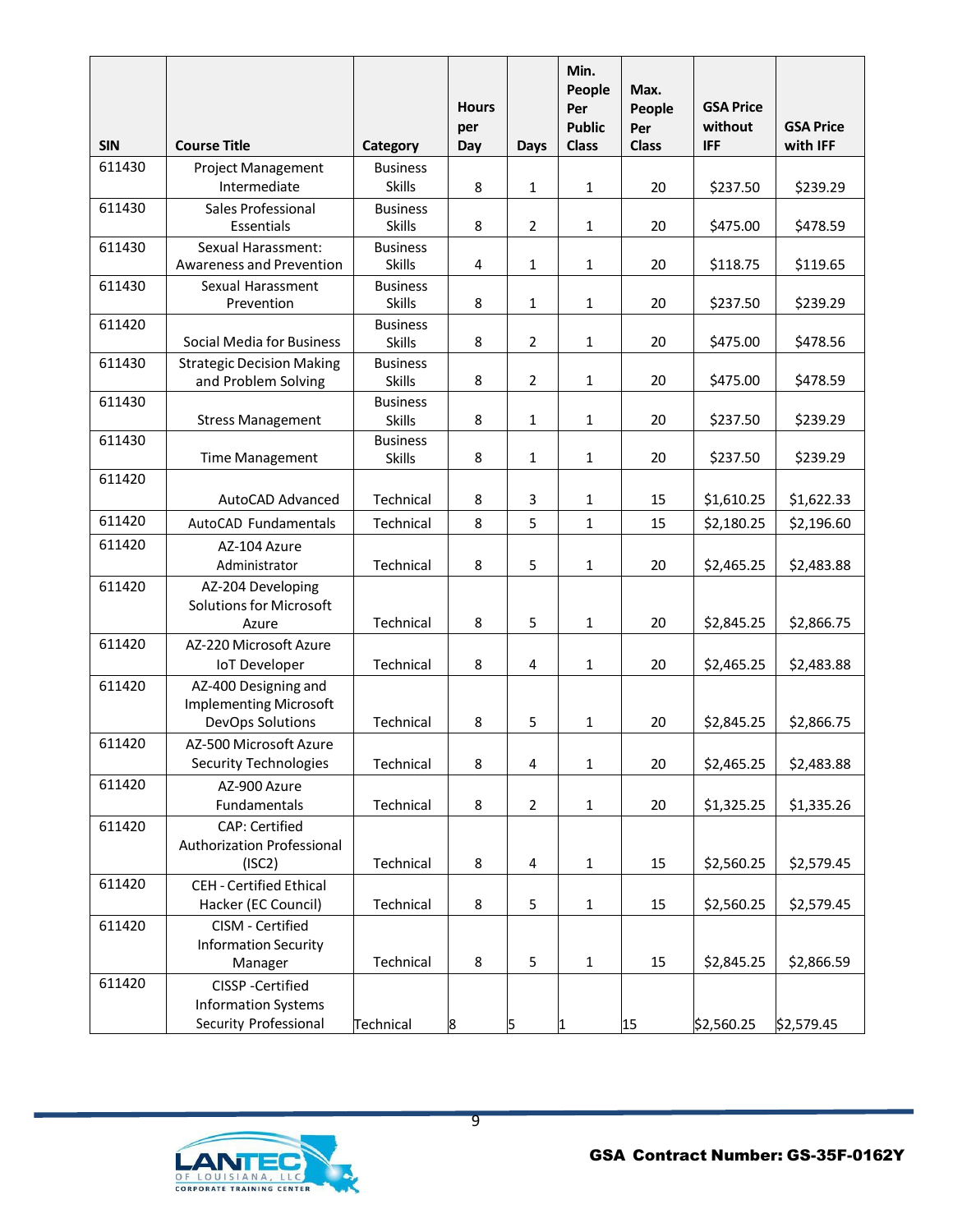|            |                                                                                         |                 | <b>Hours</b><br>per Day |                | Min.<br>People<br>Per<br><b>Public</b> | Max.<br>People<br><b>Per Class</b> | <b>GSA Price</b><br>without IFF | <b>GSA Price</b> |
|------------|-----------------------------------------------------------------------------------------|-----------------|-------------------------|----------------|----------------------------------------|------------------------------------|---------------------------------|------------------|
| <b>SIN</b> | <b>Course Title</b>                                                                     | <b>Category</b> |                         | <b>Days</b>    | <b>Class</b>                           |                                    |                                 | with IFF         |
| 611420     | CompTIA A+                                                                              | Technical       | 8                       | 5              | 1                                      | 15                                 | \$2,085.25                      | \$2,101.01       |
| 611420     | CompTIA Network +                                                                       | Technical       | 8                       | 5              | $\mathbf{1}$                           | 15                                 | \$2,085.25                      | \$2,101.01       |
| 611420     | CompTIA Project+                                                                        | Technical       | 8                       | 5              | 1                                      | 15                                 | \$2,560.25                      | \$2,579.45       |
| 611420     | CompTIA Security +                                                                      | Technical       | 8                       | 5              | $\mathbf{1}$                           | 15                                 | \$2,085.25                      | \$2,101.01       |
| 611420     | CompTIA CASP                                                                            | Technical       | 8                       | 5              | $\mathbf{1}$                           | 15                                 | \$2,560.25                      | \$2,579.45       |
| 611420     | CompTIA Cybersecurity                                                                   |                 |                         |                |                                        |                                    |                                 |                  |
|            | Analyst CSA+                                                                            | Technical       | 8                       | 5              | 1                                      | 15                                 | \$2,370.25                      | \$2,388.03       |
| 611420     | <b>CWNA - Certified Wireless</b>                                                        |                 |                         |                |                                        |                                    |                                 |                  |
|            | Network Associate                                                                       | Technical       | 8                       | 5              | 1                                      | 15                                 | \$3,130.25                      | \$3,153.73       |
| 611420     | DP-300 Administering                                                                    |                 |                         |                |                                        |                                    |                                 |                  |
|            | <b>Relational Databases on</b><br>Microsoft Azure                                       | Technical       | 8                       | 4              | $\mathbf{1}$                           | 20                                 | \$2,465.25                      | \$2,483.88       |
| 611420     | eMASS Direct User R2.0                                                                  |                 |                         |                |                                        |                                    |                                 |                  |
|            | Hands-on Labs                                                                           | Technical       | 8                       | 5              | $\mathbf{1}$                           | 15                                 | \$2845.25                       | \$2866.59        |
| 611420     | eMASS Direct User R2.0                                                                  |                 |                         |                |                                        |                                    |                                 |                  |
|            | Lecture Only                                                                            | Technical       | 8                       | 3              | $\mathbf{1}$                           | 15                                 | \$2,085.25                      | \$2,069.61       |
| 611420     | <b>Federal Risk Mgmt</b><br>Framework<br>(RMF)<br>Implementation 4.0:<br>DoD/IC Edition | Technical       | 8                       | 4              | 1                                      | 15                                 | \$2,560.25                      | \$2,579.45       |
| 611420     | GL250: Enterprise LINUX                                                                 |                 |                         |                |                                        |                                    |                                 |                  |
|            | <b>System Administration</b>                                                            | Technical       | 8                       | 5              | $\mathbf{1}$                           | 15                                 | \$2,370.25                      | \$2,388.03       |
| 611420     | GL254: Red Hat Enterprise<br>Linux Systems<br>Administration III                        | Technical       | 8                       | 5              | 1                                      | 15                                 | \$2,370.25                      | \$2,388.03       |
| 611420     | GL275: Enterprise Linux                                                                 |                 |                         |                |                                        |                                    |                                 |                  |
|            | <b>Network Services</b>                                                                 | Technical       | 8                       | 5              | 1                                      | 15                                 | \$2,370.25                      | \$2,388.03       |
| 611420     | ICND1-Interconnecting<br><b>Cisco Network Devices-</b><br>Part 1                        | Technical       | 8                       | 5              | $\mathbf{1}$                           | 15                                 | \$2,085.25                      | \$2,101.01       |
| 611420     | ICND2 -Interconnecting<br>Cisco Network Devices-<br>Part 2                              | Technical       | 8                       | 5              | 1                                      | 15                                 | \$2,085.25                      | \$2,101.01       |
| 611420     | <b>ITIL v4 Foundations</b>                                                              | Technical       | 8                       | $\overline{3}$ | $\mathbf{1}$                           | 15                                 | \$1,610.25                      | \$1,622.33       |
| 611420     | <b>ITIL Intermediate: Service</b><br>Transition                                         | Technical       | 8                       | 3              | $\mathbf{1}$                           | 15                                 | \$2,655.25                      | \$2,675.16       |
| 611420     | <b>ITIL Intermediate: Service</b><br>Operation                                          | Technical       | 8                       | 3              | $\mathbf{1}$                           | 15                                 | \$2,655.25                      | \$2,675.16       |
| 611420     | Java Programming<br>Fundamentals                                                        | Technical       | 8                       | 5              | $\mathbf{1}$                           | 15                                 | \$2,370.25                      | \$2,388.03       |
| 611420     | Java Script                                                                             | Technical       | 8                       | 3              | $\mathbf 1$                            | 15                                 | \$1,895.25                      | \$1,909.46       |
| 611420     | Lean Six Sigma Green Belt                                                               | Technical       | 8                       | 5              | $\mathbf 1$                            | 15                                 | \$2,848.10                      | \$2,869.46       |

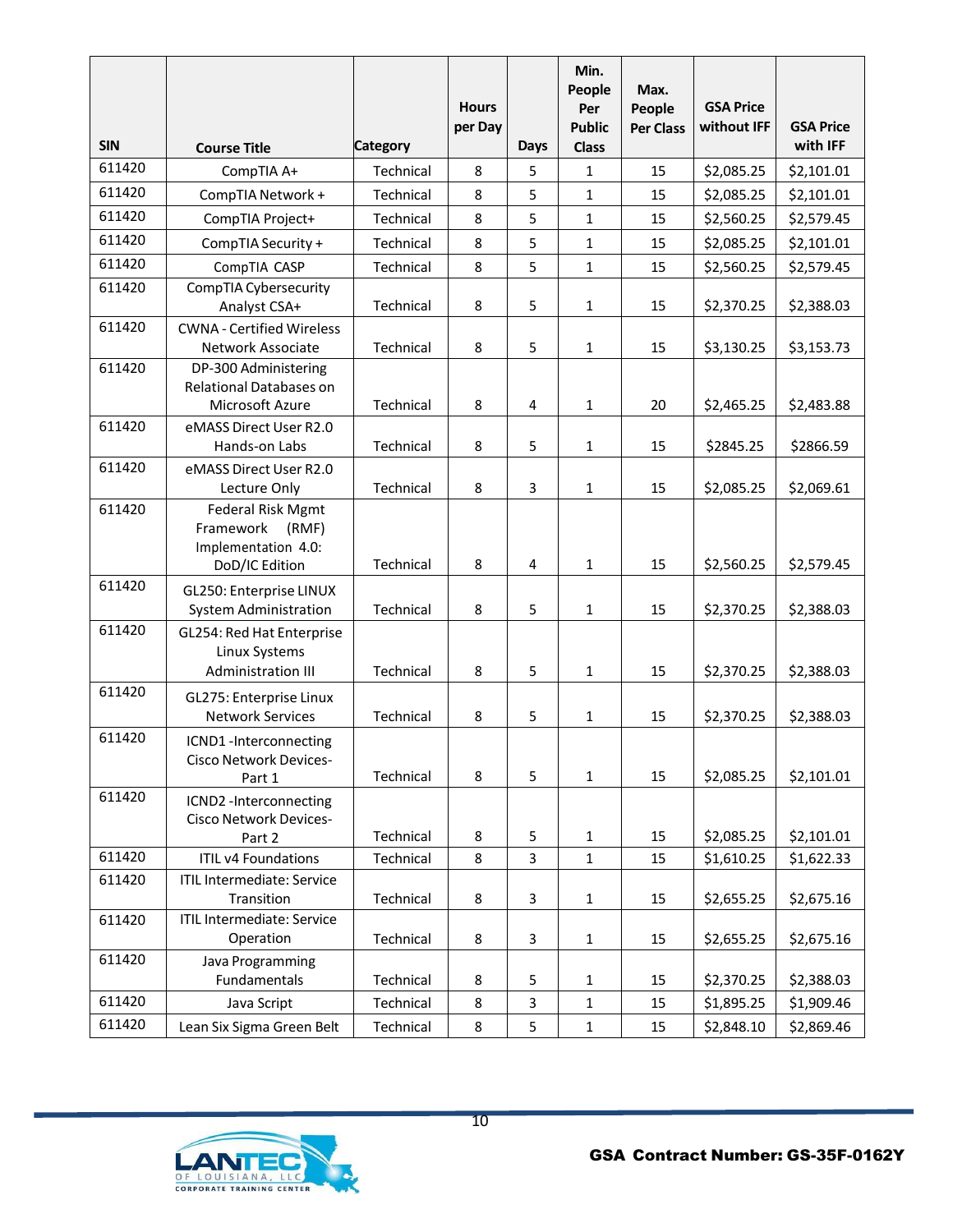| <b>SIN</b> | <b>Course Title</b>        | Category  | <b>Hours</b><br>per<br>Day | Days | Min.<br>People<br>Per<br><b>Public</b><br><b>Class</b> | Max.<br>People<br>Per<br><b>Class</b> | <b>GSA Price</b><br>without<br><b>IFF</b> | <b>GSA Price</b><br>with IFF |
|------------|----------------------------|-----------|----------------------------|------|--------------------------------------------------------|---------------------------------------|-------------------------------------------|------------------------------|
| 611420     | Lean Six Sigma: Yellow     |           |                            |      |                                                        |                                       |                                           |                              |
|            | Belt                       | Technical | 8                          | 3    | 1                                                      | 15                                    | \$2,085.25                                | \$2,100.89                   |
| 611420     | Lean Six Sigma: White Belt | Technical | 8                          | 1    | 1                                                      | 15                                    | \$427.50                                  | \$430.71                     |
| 611420     | Malicious Software:        |           |                            |      |                                                        |                                       |                                           |                              |
|            | Effective Discovery &      |           |                            |      |                                                        |                                       |                                           |                              |
|            | Countermeasures            | Technical | 8                          | 1    | 1                                                      | 15                                    | \$660.25                                  | \$665.20                     |

| 611420 | MS 20487: Developing                                                                              |           |   |                |              |    |            |            |
|--------|---------------------------------------------------------------------------------------------------|-----------|---|----------------|--------------|----|------------|------------|
|        | Microsoft Azure and Web<br>Services                                                               | Technical | 8 | 5              | $\mathbf 1$  | 15 | \$2170.65  | \$2186.93  |
| 611420 | MS 20703-1A:<br>Administering System<br>Center Configuration<br>Manager                           | Technical | 8 | 5              | $\mathbf{1}$ | 15 | \$2,560.25 | \$2,579.45 |
| 611420 | MS 20740: Installation,<br>Storage, and Compute<br>With Windows Server<br>2016                    | Technical | 8 | 5              | 1            | 15 | \$2,370.25 | \$2,388.03 |
| 611420 | MS 20741: Networking<br>with Windows Server 2016                                                  | Technical | 8 | 5              | 1            | 15 | \$2,370.25 | \$2,388.03 |
| 611420 | MS 50292: Administer and<br><b>Maintain Windows 7</b>                                             | Technical | 8 | 5              | $\mathbf{1}$ | 15 | \$2,180.25 | \$2,196.60 |
| 611420 | MS 50322: Configuring<br>and Administering<br>Windows 7                                           | Technical | 8 | 5              | 1            | 15 | \$2,085.25 | \$2,101.01 |
| 611420 | MS 50331: Windows 7<br><b>Enterprise Support</b><br>Technician                                    | Technical | 8 | 5              | 1            | 15 | \$2,085.25 | \$2,101.01 |
| 611420 | MS 50465: Performance<br>Point 2010 Designing &<br><b>Implementing Scorecards</b><br>& Dashboards | Technical | 8 | 5              | 1            | 15 | \$2,180.25 | \$2,196.60 |
| 611420 | MS 55005: Microsoft<br>Report Builder 3.0 with<br>SQL 2008R2, SQL 2012<br>Express & SQL 2012      | Technical | 8 | $\overline{2}$ | $\mathbf 1$  | 15 | \$1,325.25 | \$1,335.19 |
| 611420 | MS 55029: Introduction to<br>SharePoint 2013 for<br>Collaboration and<br>Document                 | Technical | 8 | $\mathbf{1}$   | $\mathbf{1}$ | 15 | \$470.25   | \$445.50   |
| 611420 | MS 55033: SharePoint<br>2013 Site Collection and<br>Site Administration                           | Technical | 8 | 5              | $\mathbf{1}$ | 15 | \$2,560.25 | \$2,579.45 |
| 611420 | MS 55035: SharePoint<br>2013 for Site Owners                                                      | Technical | 8 | 3              | $\mathbf 1$  | 15 | \$1,610.25 | \$1,622.33 |

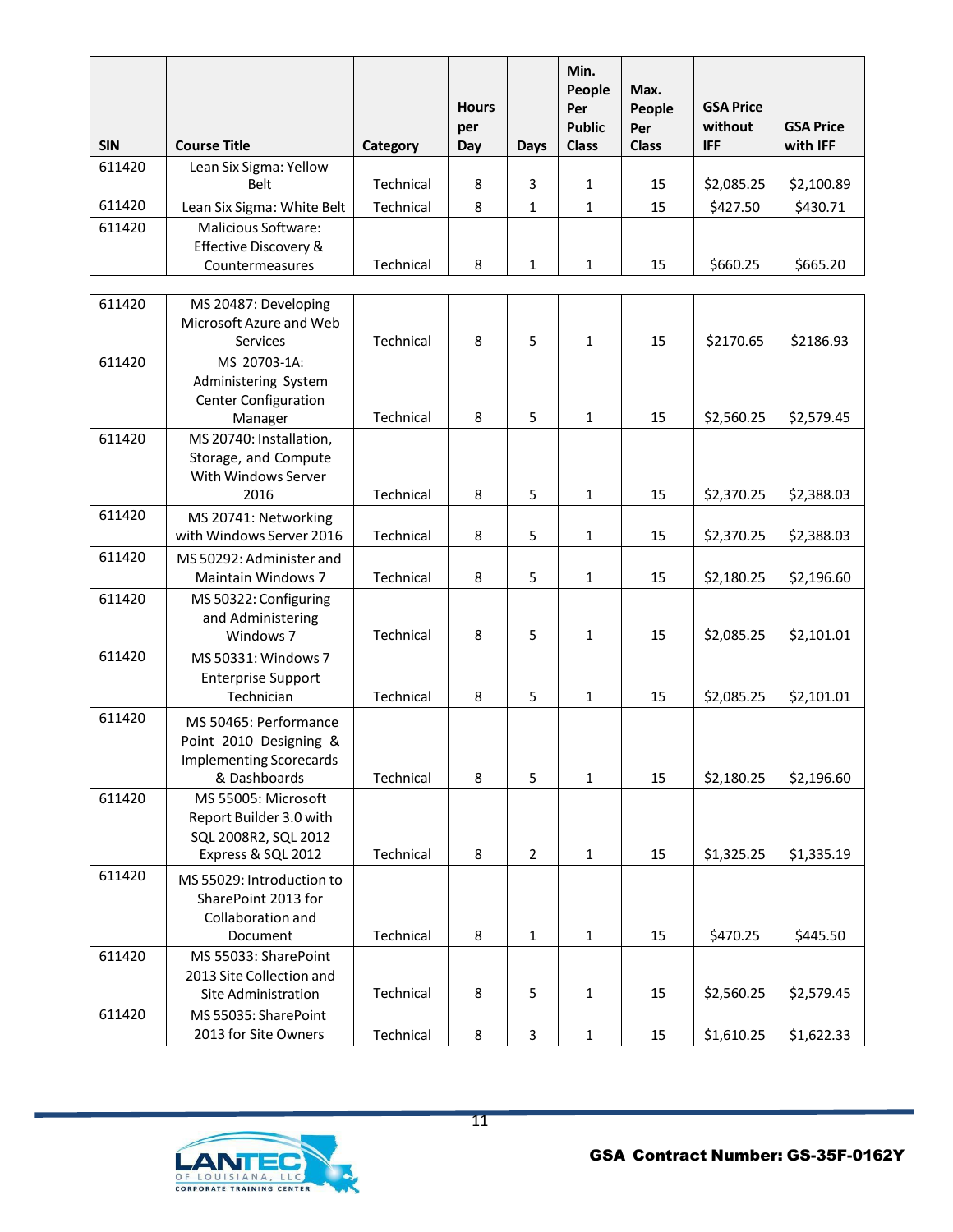| <b>SIN</b> | <b>Course Title</b>          | Category  | <b>Hours</b><br>per<br>Day | <b>Days</b>    | Min.<br>People<br>Per<br><b>Public</b><br><b>Class</b> | Max.<br>People<br>Per<br><b>Class</b> | <b>GSA Price</b><br>without<br><b>IFF</b> | <b>GSA Price</b><br>with IFF |
|------------|------------------------------|-----------|----------------------------|----------------|--------------------------------------------------------|---------------------------------------|-------------------------------------------|------------------------------|
| 611420     | MS 55124: Quick              |           |                            |                |                                                        |                                       |                                           |                              |
|            | Microsoft SQL Server         |           |                            |                |                                                        |                                       |                                           |                              |
|            | 2012-2014 Reporting          |           |                            |                |                                                        |                                       |                                           |                              |
|            | Services                     | Technical | 8                          | $\overline{2}$ | 1                                                      | 15                                    | \$1,325.25                                | \$1,335.19                   |
| 611420     | PMP-Project                  |           |                            |                |                                                        |                                       |                                           |                              |
|            | Management Professional      | Technical | 8                          | 5              | 1                                                      | 15                                    | \$2,560.25                                | \$2,579.45                   |
| 611420     | <b>Revit Architecture</b>    |           |                            |                |                                                        |                                       |                                           |                              |
|            | <b>Fundamentals</b>          | Technical | 8                          | 4              | 1                                                      | 15                                    | \$1,895.25                                | \$1,909.46                   |
| 611420     | <b>Revit MEP</b>             |           |                            |                |                                                        |                                       |                                           |                              |
|            | Fundamentals                 | Technical | 8                          | 3              | 1                                                      | 15                                    | \$1,420.25                                | \$1,430.98                   |
| 611420     | RH033/GL120: Linux           |           |                            |                |                                                        |                                       |                                           |                              |
|            | Fundamentals                 | Technical | 8                          | 5              | 1                                                      | 15                                    | \$2,370.25                                | \$2,388.03                   |
| 611420     |                              |           |                            |                |                                                        |                                       |                                           |                              |
|            | <b>Security Awareness</b>    | Technical | 8                          | $\mathbf{1}$   | 1                                                      | 15                                    | \$470.25                                  | \$473.78                     |
| 611420     | <b>SharePoint Foundation</b> |           |                            |                |                                                        |                                       |                                           |                              |
|            | 2016 Power User              | Technical | 8                          | $\overline{2}$ | $\mathbf{1}$                                           | 15                                    | \$1,135.25                                | \$1,143.76                   |
| 611420     | <b>VMware Advanced</b>       |           |                            |                |                                                        |                                       |                                           |                              |
|            | Configuration &              |           |                            |                |                                                        |                                       |                                           |                              |
|            | Management                   | Technical | 8                          | 5              | 1                                                      | 15                                    | \$3,510.25                                | \$3,536.58                   |
| 611420     | vSphere Configuration &      |           |                            |                |                                                        |                                       |                                           |                              |
|            | Management                   | Technical | 8                          | 5              | 1                                                      | 15                                    | \$3,510.25                                | \$3,536.58                   |